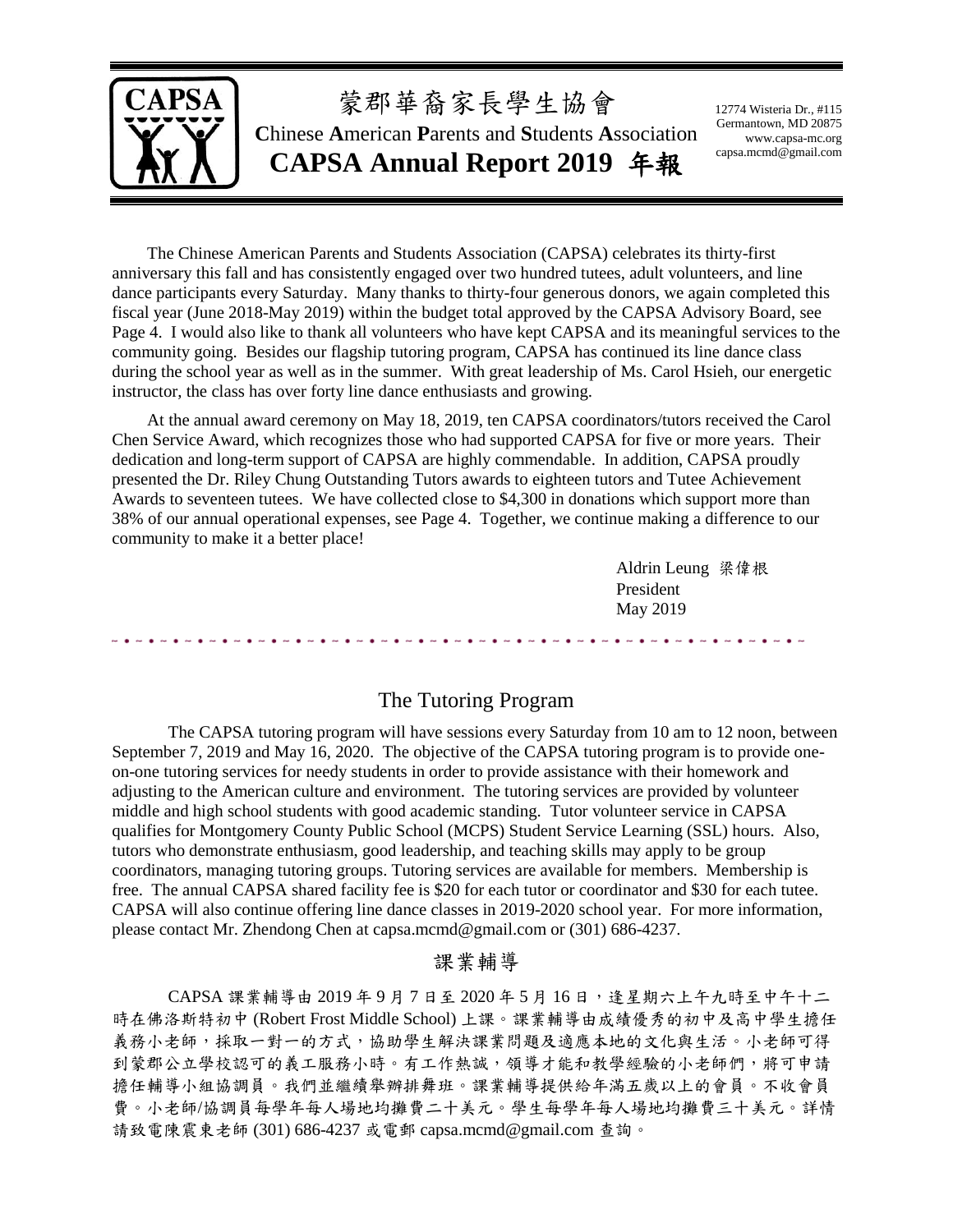# 感謝 *Thank You*

*CAPSA would like to express our sincere gratitude to the following adult volunteers and coordinators for their dedicated effort and support to provide tutoring services to new immigrants and other needy students, help them adapt to the MCPS education system, and provide community service and leadership opportunities to qualified high and middle school student.*

蒙郡華裔家長學生協會特別感謝下列各位義工、排舞班老師和協調員支持本會,為華裔學 生家長、新移民及有需要輔導人士提供課業輔導,幫助新移民家庭在蒙郡教育制度中適應 生活環境,並提供成績優秀的中學生領導才能訓練和教學機會。

Christine Yu 虞方 Tustin Zhang 張逸翔 Minshen Zhang 張閩申 Shelton Zhou 周祥仲

Emily Chien 簡妙妍 Shirley Craun 劉孝蕾 Zheng Dong 董征 Kayden Fu 傅蓓蓓 **Elaine Han 韓依琳** Meizhen Hou 侯美珍 Betty Ho 何杏芳 **Carol Hisieh 謝婉**媖 Joanna Hung 洪昕悅 Steven Tan 譚思為 <br>
Lily Tsai 蔡秉瑋 <br>
Karry Wei 魏茵

Winni Chen 陳蔚怡 Samuel Chen 陳冠翰 Kenny Cheung 張嘉駿 Aldrin Leung 梁偉根 Ping Li 李廣萍 Dongliang Liu 劉棟梁 Tina Liu 劉小鈺 Tenny Loh 羅涑娟 Tina Liu 劉小鈺 Tina Liu 劉小鈺 Jenny Loh 羅涑娟 Tina Liu 劉小鈺

### Line Dance Class

Line dance class will be held every Saturday at the gym in Robert Frost Middle School from 10 am to 12 noon between September 7, 2019 and May 16, 2020. The class will provide all CAPSA or non-CAPSA members an opportunity to exercise to all type of wonderful music. All are welcome! For more information, please contact Ms. Carol Hsieh at 240-418-5663 or chsieh5678@yahoo.com.

#### 排舞班

本會並將於 2019 年 9 月 7 日至 2020 年 5 月 16 日每週六上午十時至中午十二時在逢星期 六上午九時至中午十二時在佛洛斯特初中 (Robert Frost Middle School) 體育館舉辦排舞班, 提供會員及非會員一個很好的運動機會,讓大家隨著優美的旋律做運動,鍛鍊身體!歡迎 參加!詳情請致電謝婉媖老師 240-418-5663 或電郵 chsieh5678@yahoo.com 查詢。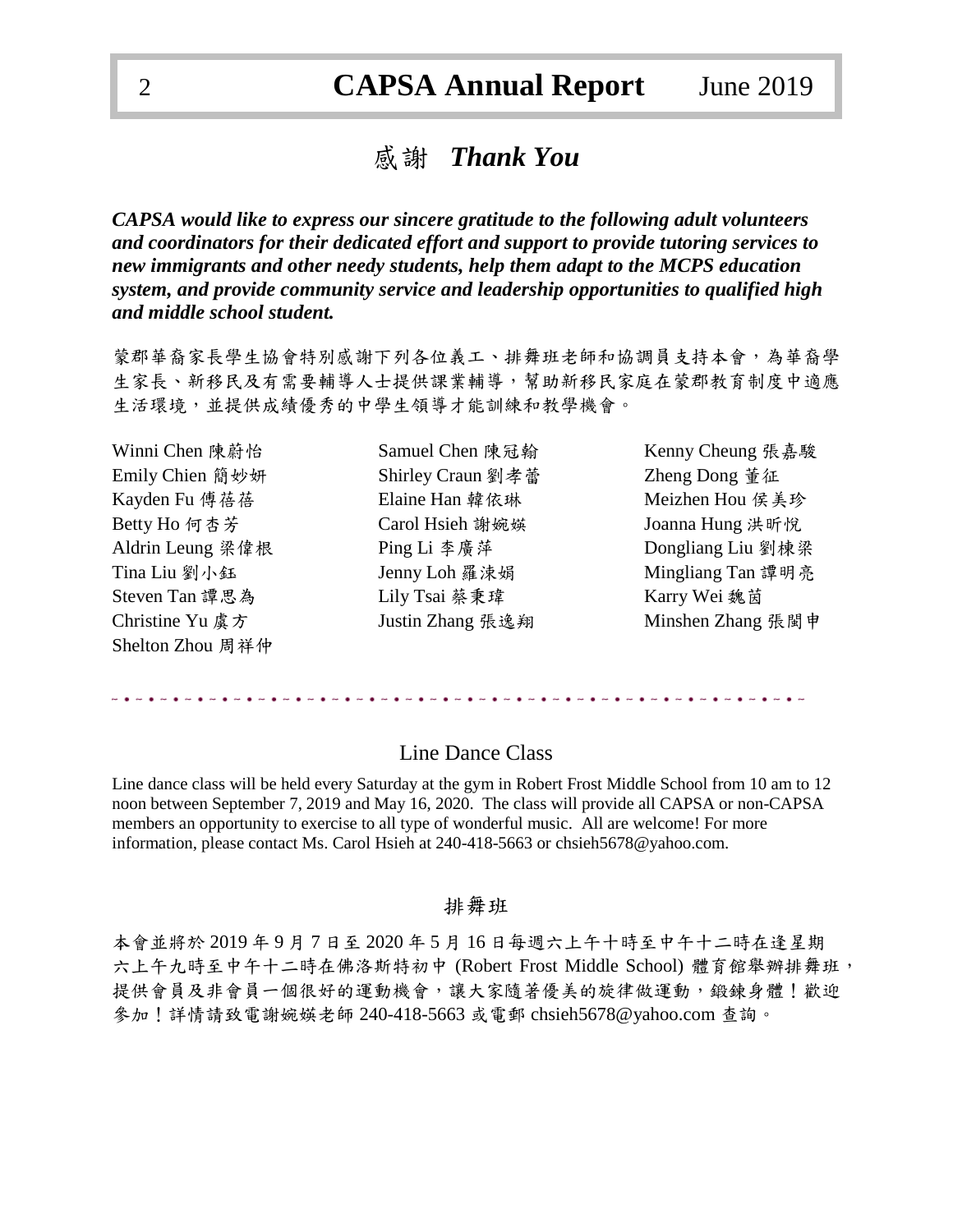# 3 **CAPSA Annual Report** June 2019

# 感謝 *Thank You*

## *CAPSA would like to express our sincere gratitude to the following coordinators and tutors for their dedicated effort and support to provide tutoring services to new immigrants and other needy students, help*ing *them adapt to the MCPS education system.*

| <b>Lower Elem. School Group</b> | <b>Upper Elem. School Group</b> | <b>Middle School Group</b> |
|---------------------------------|---------------------------------|----------------------------|
| Winni Chen                      | Samuel Chen                     | Elaine Han                 |
| Kenny Cheung                    | Tina Liu                        | Kayden Fu                  |
| Karen Cao                       | Shelton Zhou                    | Steven Tan                 |
| Chaiwey Chen                    | Jacqueline Cao                  | Allison Cao                |
| Kyle Chen                       | David Chang                     | Jonathan Caohuy            |
| Sophia Fang                     | Crystal Chen                    | Cher Chen                  |
| Carma Ghorab                    | Maggie Chen                     | Michael Chen               |
| Gloria Jeng                     | Anniee Fang                     | Anna Craun                 |
| Sophia Li                       | <b>Eddie Fang</b>               | Adelina Fung               |
| Kelly Tsai                      | Vincent Huang                   | Elaine Gao                 |
| Alisha Wu                       | Christopher Huang               | Catherine Hsu              |
| <b>Stanley Xu</b>               | Karen Li                        | Riya Kohli                 |
| Michelle Yu                     | Christy Li                      | Kyle Lee                   |
| Allison Zhang                   | Matthew Li                      | Ryan Lee                   |
| Joe Zhou                        | Michael Li                      | Allen Liu                  |
|                                 | Valerie Lin                     | Dylan Ly                   |
|                                 | Marissa Liu                     | Henry Ren                  |
|                                 | Esther Ou                       | Eric Shen                  |
|                                 | Daniel Wang                     | Margaret Shen              |
|                                 | John Wang                       | <b>Harry Song</b>          |
|                                 | Michelle Xie                    | Jason Wang                 |
|                                 | James Zhou                      | Michael Wu                 |
|                                 |                                 | Victoria Wu                |
|                                 |                                 | <b>Tiffany Yang</b>        |
|                                 |                                 | Yuyu Yang                  |
|                                 |                                 | Christian Yeh              |
|                                 |                                 | Christopher Yeh            |

#### **High School Group**

Joanna Hung Justin Yixiang Zhang Sam Bai Jason Cao Allison Lee Vivian Li Rachel Ma Gabriel Naval Michelle Shen Matthew Shu Serena Xu Julie Yang Justin Yipeng Zhang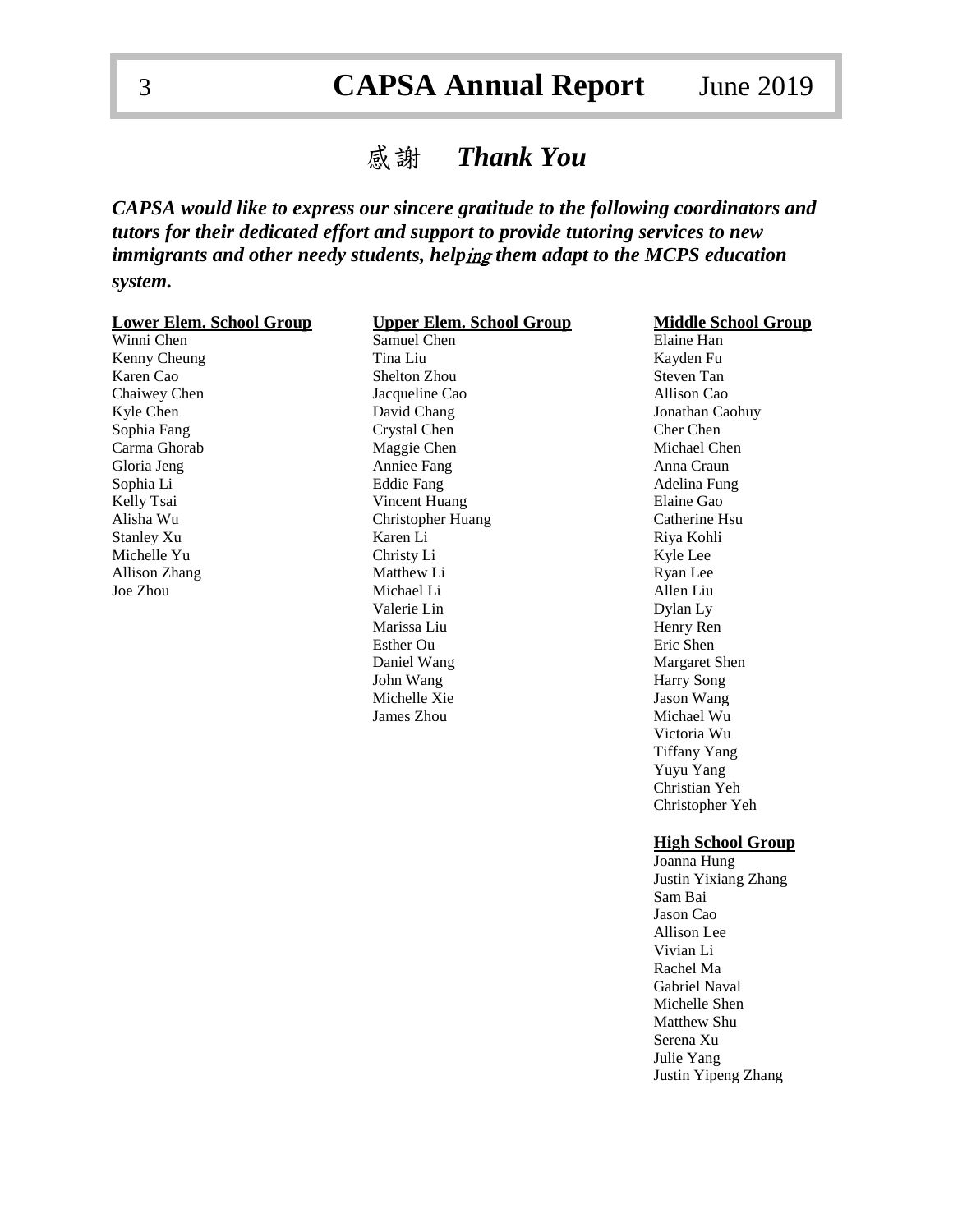## **Chinese American Parents and Students Association (CAPSA) Income Statement June 2018 through May 2019**

| <b>INCOME</b>                  |             |
|--------------------------------|-------------|
| <b>Rental Sharing Fee</b>      | \$7381.00   |
| Donation                       | \$4247.00   |
| <b>Interest Income</b>         | \$454.49    |
| <b>Total Income</b>            | \$12082.49  |
| <b>EXPENSES</b>                |             |
| Facility and Required Expenses |             |
| <b>School Facility</b>         | \$6153.75   |
| Liability Insurance Premium    | \$425.00    |
| Office and Operation Expenses  | \$288.65    |
| Web Expense                    | \$109.88    |
| Weekly Refreshment             | \$753.61    |
| Advertisement                  |             |
| Newspaper                      | \$200.00    |
| Events                         |             |
| <b>Holiday Party</b>           |             |
| Party Materials                | \$170.92    |
| Appreciation/Award             | \$943.32    |
| Annual Award Ceremony          |             |
| Party Materials                | \$123.48    |
| Appreciation/Award             | \$1,953.32  |
| <b>Total Expense</b>           | \$11,121.93 |
|                                |             |
| <b>NET INCOME</b>              | \$960.56    |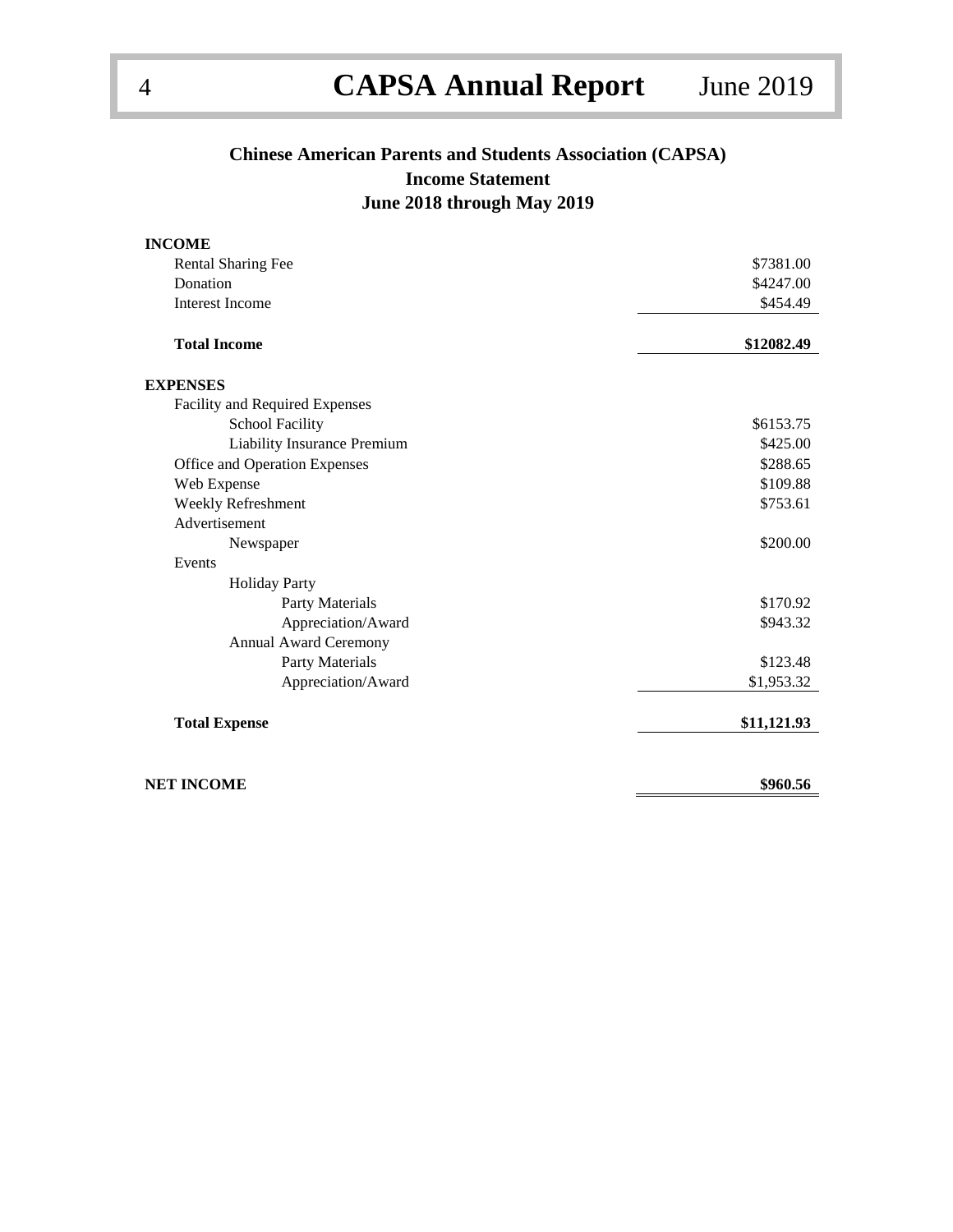# 5 **CAPSA Annual Report** June 2019

### **Chinese American Parents and Students Association (CAPSA) Budget 6/1/2019-5/31/2020**

| <b>INCOME</b>                   |             |
|---------------------------------|-------------|
| Rental Sharing Fee              | \$6,050.00  |
| Donation                        | \$5,250.00  |
| <b>Interest Income</b>          | \$250.00    |
| <b>Total Income</b>             | \$12,000.00 |
| <b>EXPENSES</b>                 |             |
| Facility and Required Expenses  |             |
| <b>School Facility</b>          | \$6,250.00  |
| Liability Insurance Premium     | \$425.00    |
| Office and Operation Expenses   | \$850.00    |
| <b>Copying Costs</b>            |             |
| Postage                         |             |
| <b>Teaching Material</b>        |             |
| Office and School Supplies      |             |
| Equipment                       |             |
| Web Hosting                     |             |
| Weekly Refreshment              | \$900.00    |
| Advertisement                   | \$200.00    |
| Newspaper                       |             |
| Events                          |             |
| <b>Party Materials</b>          | \$500.00    |
| Appreciation/Award              | \$2,875.00  |
| <b>Coordinators and Seniors</b> |             |
| <b>Adult Volunteers</b>         |             |
| <b>Tutors and Tutees</b>        |             |
|                                 |             |
| <b>Total Expense</b>            | \$12,000.00 |

#### **Support CAPSA through AmazonSmile (0.5% on every Amazon purchase)**

- If you have not signed up for AmazonSmile, visit smile.amazon.com, login to your Amazon account, select "Chinese American Parents & Student Assoc Montgomery County MD CAPSA" as the charity.
- If you have already signed up for AmazonSmile and would like to change to support CAPSA, login to your Amazon account, click the down-arrow to the left of the name of your existing charity and change it to "Chinese American Parents & Student Assoc Montgomery County MD CAPSA."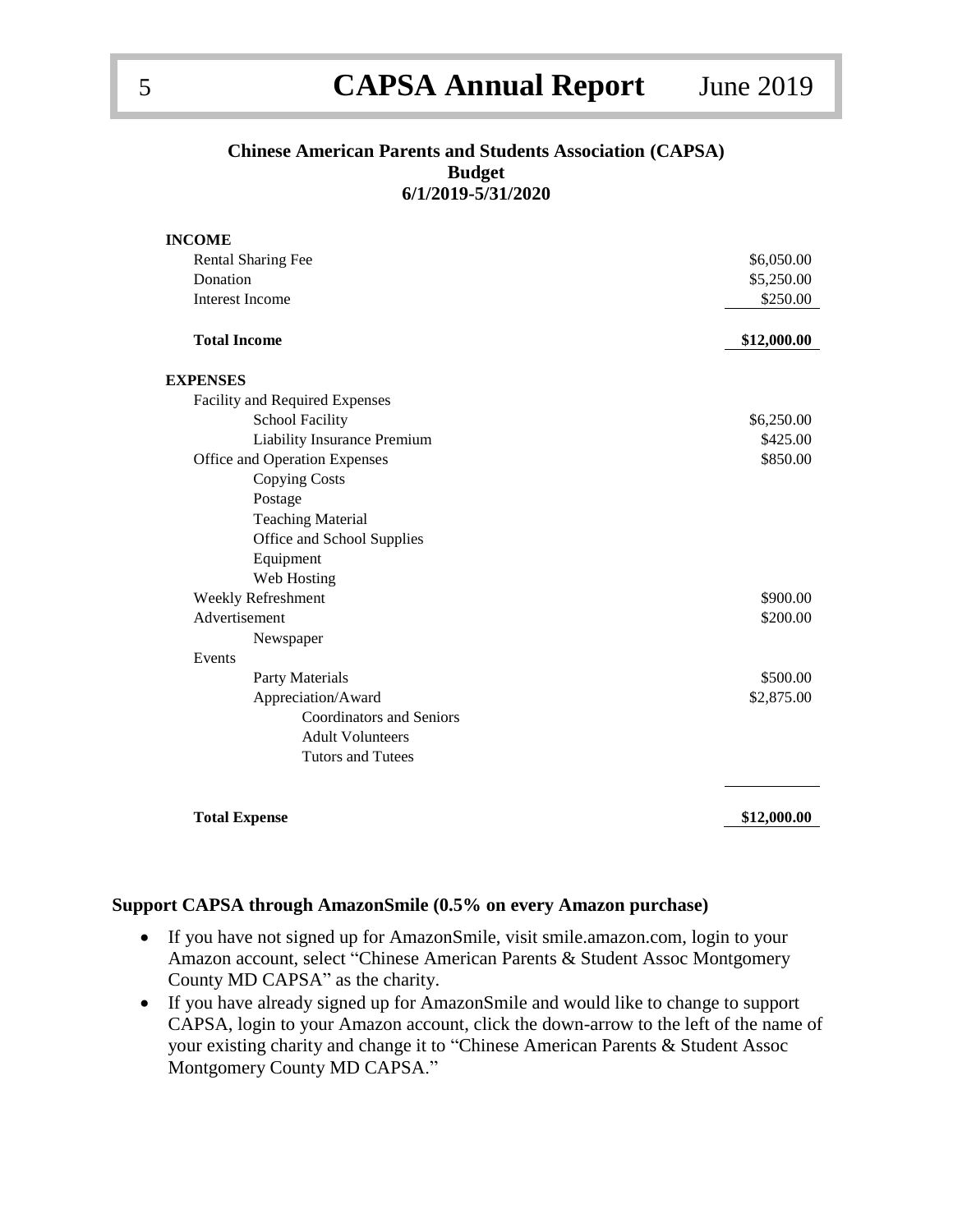# *Friends of CAPSA*  本會贊助人

*CAPSA would like to thank the following Friends of CAPSA whose donation help us greatly in facilitating our weekly tutoring program, cultural displays and other volunteer services.*

> *Platinum Sponsor Aldrin & Betty Leung*

*Gold Sponsor Carol Hsieh Yeena Liu*

### *Silver Sponsor*

*Xia Chen Tingmei Chau Kitty & Edmund Chou Google Inc. Michael Eng Teresa Min Eng Jennifer Yu Qunxiu Zhu*

### *Bronze Sponsor*

*Bin Hu Maria Ojeda Zhengkang Shao Ann Tonn*

### *Brass Sponsor*

| Huafang Bu                  | Gang Chen  | Chunyong Cheng | Chuan-Tao Chiu    |
|-----------------------------|------------|----------------|-------------------|
| Lee Chou                    | Sue Ha     | Lili Han       | Zhitao Hou        |
| <i><b>Qi Ming Huang</b></i> | Nina Ko    | Fanghua Jin    | <i>Ying Jiang</i> |
| Li Li                       | Amy Liu    | Shixiu Liu     | Natalina Tran     |
| Wei Wang                    | Yuan Wang  | Sheng Hua Wei  | Yin Wei           |
| Cuirong Wu                  | Grace Yang | Minshen Zhang  | Zhen Zhen         |

# *Thank you!*

#### **Support CAPSA through AmazonSmile (0.5% on every Amazon purchase)**

- If you have not signed up for AmazonSmile, visit smile.amazon.com, login to your Amazon account, select "Chinese American Parents & Student Assoc Montgomery County MD CAPSA" as the charity.
- If you have already signed up for AmazonSmile and would like to change to support CAPSA, login to your Amazon account, click the down-arrow to the left of the name of your existing charity and change it to "Chinese American Parents & Student Assoc Montgomery County MD CAPSA."